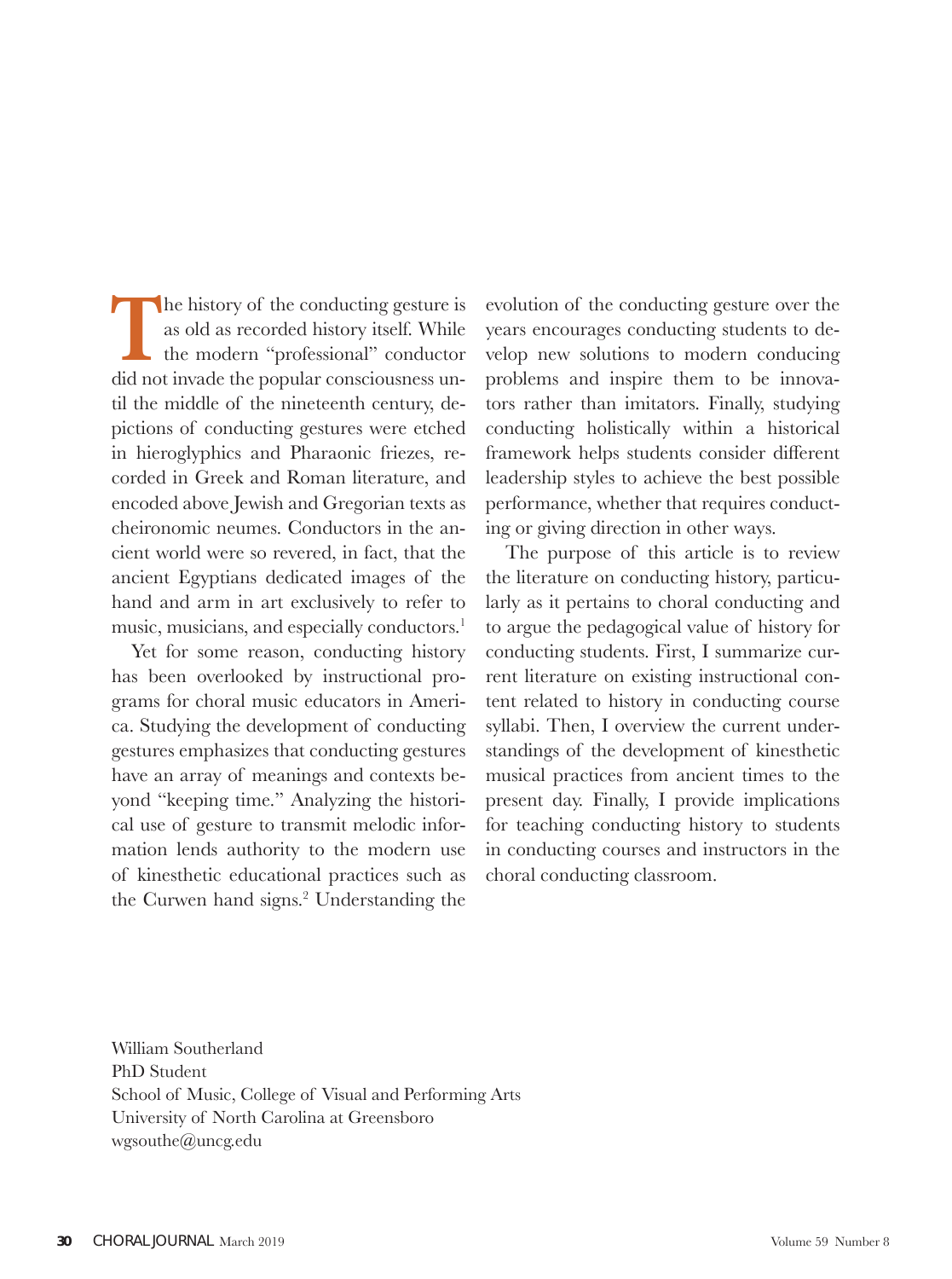# **GIVING MUSIC A HAND Conducting History in Practice and Pedagogy**

**WILLIAM SOUTHERLAND**

**Minguan Alli**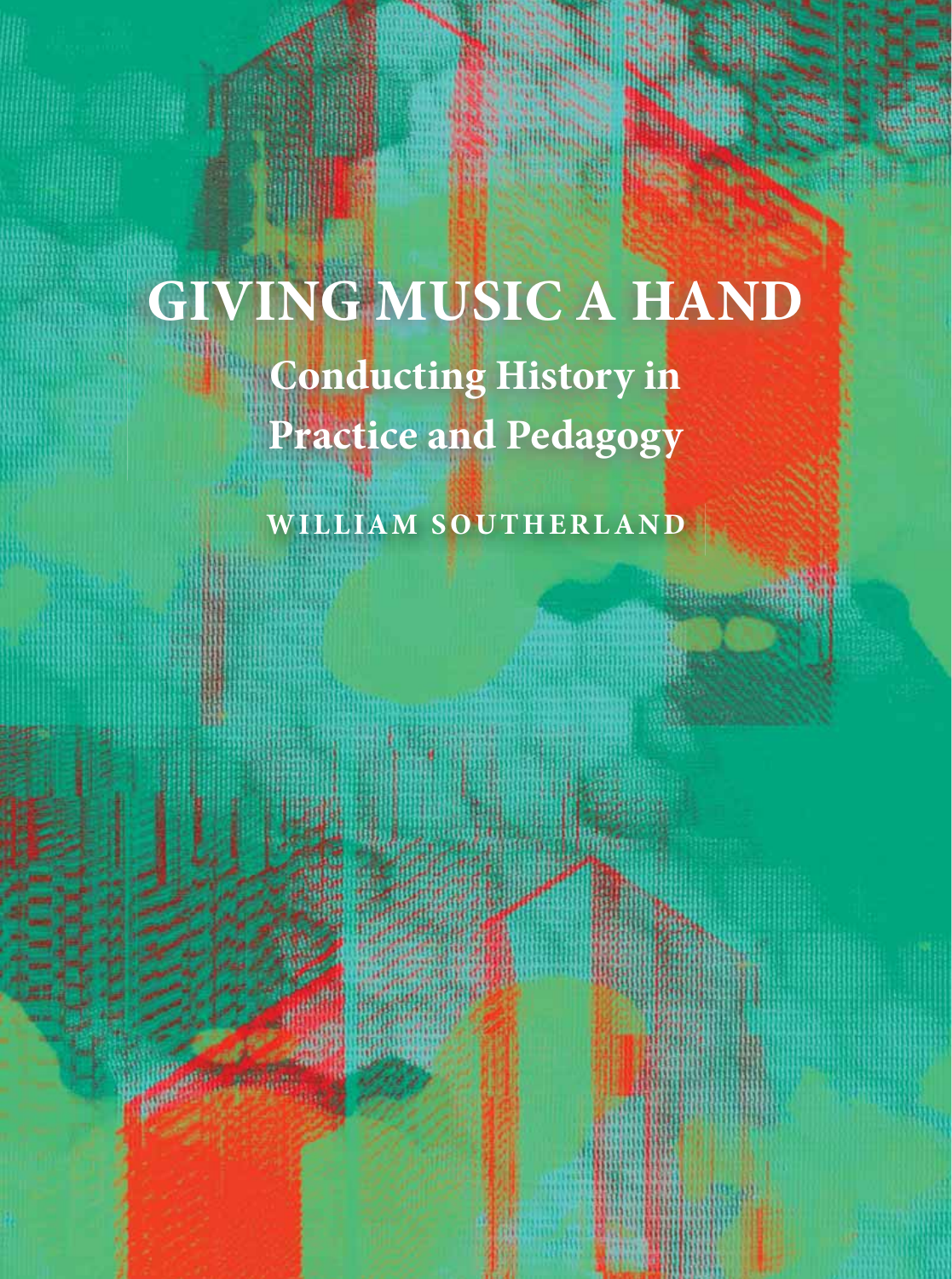### **Conducting History in Today's Classroom**

For beginning conductors in conducting classes today, textbooks serve as a primary resource for information. Today's conducting textbooks, however, make either only cursory reference to history or omit it altogether. The typical textbook begins with basic posture and beat pattern guidelines, then describes a system of gestures without any historical context. Timothy Benge's survey of college conducting textbooks acknowledged that these texts are generally excellent examples for the mechanics of conducting. Only six of the twenty-four choral pedagogy texts Benge surveyed, however, contained any information on the historical development of the conducting gesture.3

As early as 1968, Julius Herford called attention to the lack of information that is currently provided to students regarding historical gesture and performance practice.<sup>4</sup> The most extensive description of ancient conducting history in any textbook appeared in Wilhelm Ehmann's 1968 *Choral Directing,* in which the author described the use of hand gestures and feet by Greek choruses, the Gregorian gesture, and the origins of chant conducting or *cheironomy.* However, this information is extremely brief, only filling about two pages of the entire text.  $5$ 

Conducting instructors frequently provide substantial content to students through handouts, articles, and direct instruction. One might argue that conducting history may be studied in the classroom through sources other than textbooks. Scot Hanna-Weir's 2013 doctoral dissertation surveyed twenty-two undergraduate conducting course syllabi and found no indication of any historical context. The researcher determined that, like textbooks, most undergraduate courses "begin with a discussion of posture…then introduce the basic patterns in the right arm."6 Hanna-Weir argued that this focus on metric gesture as the underpinning for conducting syllabi likely was encouraged by popular mid-twentieth-century conducting texts like those of Karl Gerkens and Nicolai Malko.7

Research by John Hart published in 2018 on the status of choral conducting curricula surveyed conducting pedagogues at American universities regarding instructional content. The questionnaire distributed by Hart defined content knowledge in exclusively technical terms—tempo, beat patterns, control gestures, expressive gestures, and score study—but did not address any historical knowledge regarding the discipline. Hart concluded that conducting instructors emphasized technical skills over pedagogical skills,<sup>8</sup> consistent with the theory that many current conducting courses focus exclusively on hand-waving without substantial historical context.

Some sources that have included conducting history contain incorrect information. Karl Gerkens's 1919 volume *Essentials of Conducting* stated that there was no evidence of conducting gesture before the fourteenth century,<sup>9</sup> an argument refuted by his own contemporaries. Even as late as 1960, William Finn's *The Art of the Choral Conductor* provided misrepresentations of the use of the conducting gestures during the Gregorian period.10 Robert Demaree and Don V Moses's 1995 textbook, *The Complete Conductor,* provided inaccurate information about the use of gesture during the Renaissance.<sup>11</sup> Charles Chapman's 2010 article regarding chant conducting technique, while not technically incorrect, recommended conducting gestures based on the author's "experimentation" rather than either historic or authentic contemporary cheironomic practice.<sup>12</sup>

There are two comprehensive, accurate sources of scholarship on the full history of the choral conducting gesture. The first was published between 1923 and 1924 by William Wallace, notable Scottish composer and dean of music faculty at the University of London.<sup>13</sup> In a remarkable series of seven articles, Wallace surveyed conducting history as a whole, from ancient Egypt up to Wallace's own time. The scholarship in these texts is still highly accurate and readable and would be an excellent resource in any undergraduate conducting course. The second is Elliott Galkin's (1988) *The History of Orchestral Conducting: Theory and Practice.* Galkin's review of historical sources on conducting practice is painstakingly comprehensive in breadth and detail. The writing is impeccably sourced and annotated, including primary source authors from every possible European background. Galkin's two chapters on conducting history may be a bit dense for undergraduates but will still provide an excellent overview of the topic for instructors and a comprehensive list of primary sources for study.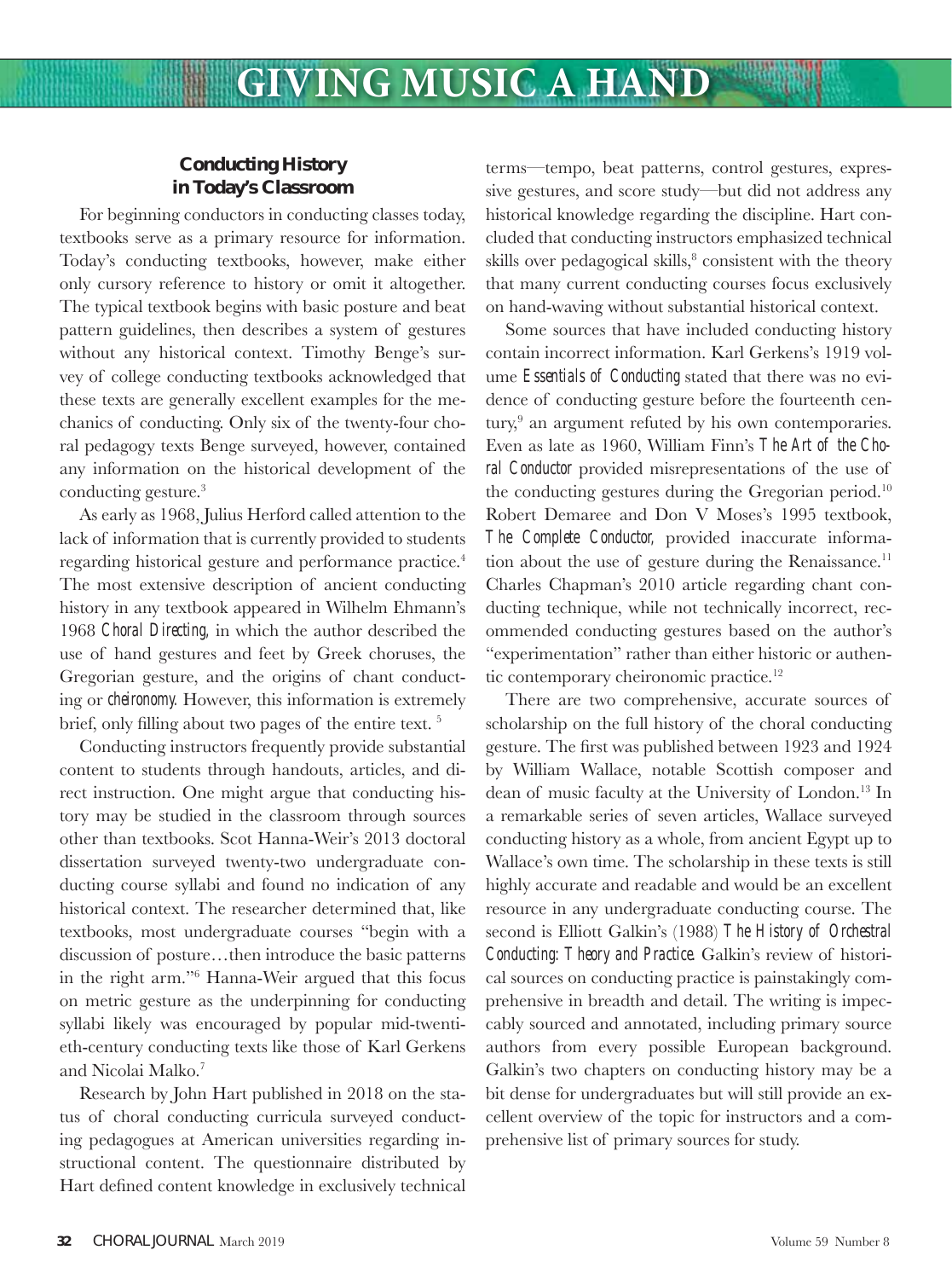### **Conducting in the Ancient World**

The earliest use of hand signals for musical instruction was discovered in Egyptian statues and burial art, particularly in the areas surrounding Giza.14 This form of musical communication was more than simply an indication of the beat or dynamics. Rather, the Egyptian hand signal system likely communicated both pitch and melodic contour. Edith Gerson-Kiwi and David Hiley argued that this theory is supported by observing contemporary Coptic and Egyptian cantors who today practice similar hand gestures to those found in the ancient Egyptian artwork<sup>15</sup> (Photo 1). Although these theories have been disputed, Hans Hickmann described the great effort made to determine the validity of these claims:

The reconstruction of Egyptian music poses many problems for the scientist. To solve them, several paths are offered to him: the methodical study of the instruments discovered in the thousand tombs; the analysis of works of art and pharaonic paintings that represent musical scenes; and finally, the review of the remains of ancient music in the folk customs of modern Egypt and Nubia.16

The physical gestures of the Egyptians had a lasting effect on many of the cultures surrounding their territory. Louis Barton believed that the Hebrew people were most likely exposed to it during their captivity in Egypt.<sup>17</sup>

Today, some Jewish sects use a system of written symbols within their scripture to indicate the proper gestures.<sup>18</sup> In this tradition, the gestures aided in teaching and memorizing the correct intonation and contour of the scriptural chant with which they corresponded. There is no evidence, however, that this tradition migrated to Europe during the Jewish Diaspora or was used by European Christians until almost a thousand years later.<sup>19</sup>

The ancient Greeks, great admirers of the Egyptian culture, later incorporated these traditions into their own musical cultures:

The Greek travelers, already, were impressed by the extreme serenity and the beauty of the Egyptian melodies. Several testimonies bear witness to this: haven't the Greek authors repeatedly underlined that their musical art and its theory came down in direct line from the pharaonic musicians, their masters? In fact, it is scarcely conceivable that modern musicians have not taken into account in their works the historical evidence which we possess about the beginnings of musical life in Egypt, the cradle of civilization.20

In Greek musical ensembles, rhythmic ideas were given by movement of the feet, and melodic ideas were expressed with the hands. Texts performed by the chorus were typically sung in a chant style, so the leader of



*Photo 1: An Egyptian relief representing hand gestures used to lead an ensemble.23*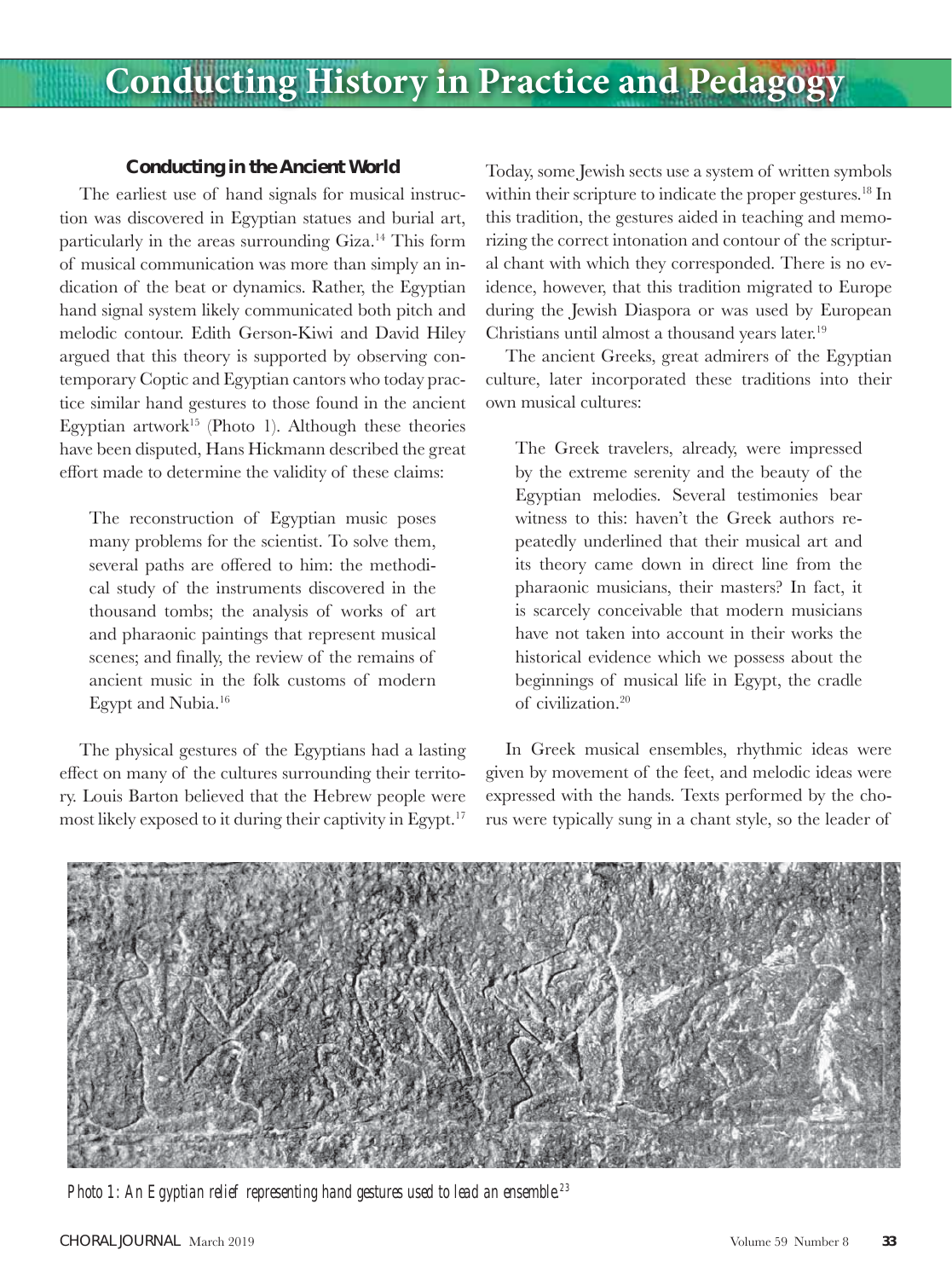## **GIVING MUSIC A HAND**

the chorus (ηγεμων, "hegemon") was physically raised above the others to give gestural direction. $21$  The instruments, particularly the flutes, were given authority over the beat. In later periods, Greek flute-players wore wooden shoes and stomped on a hard surface so that the beat was heard. Roman musicians also used this system of keeping the beat, and the wooden shoes are seen in statues and referred to in the writings of Marcus Quintilian. The writer Marius Victorinus identified these gestures by name as "arsis is the raising of the foot without sound, thesis is the putting it down with sound."<sup>22</sup>

#### **Conducting in Medieval Europe**

Throughout the middle period, Christian chant melodies greatly increased in complexity. Rather than syllabic style, which dominated earlier forms of chant, European chant of the twelfth century became stylized and ornate.

Melismas at the ends of phrases would be continuously extended, usually on the final syllable of the word. In fact, one Greek chant has a melisma in which the final syllable of "alleluia" is extended for an entire page. $24$  So as to further complicate ensemble singing, the individual notes of the chant were not sung with equal rhythm but had traditional patterns of accelerando and ritardando as the pitch ascended or descended.

At first, the monks and nuns who led their ensembles used gestures in the air to indicate relative pitch. Like earlier Jewish manuscripts, these gestures were later inscribed above the words of prayers books and psalters as symbols called neumes. Yet, without an adequate system to notate specific pitches and durations, variations in the chants from place to place inevitably occurred.

The oldest surviving copies of chant texts with graphical neumes are dated to the late ninth century, although chant books without neumes continued to be used as late

**EXPLORING BIBLICAL THEMES** WITH THE BEST IN CHORAL MUSIC AND COMMENTARY singforjoy.org

Sing For Joy brings you the best in sacred choral music with performances that eloquently "do the talking," while the concise and thoughtful commentary from host Pastor Bruce Benson illuminates the meaning of the texts.

Visit singforjoy.org to listen online or find your local radio station.

Sing For Joy<sup>®</sup> is produced by St. Olaf College and proudly sponsored by the American Choral Directors Association.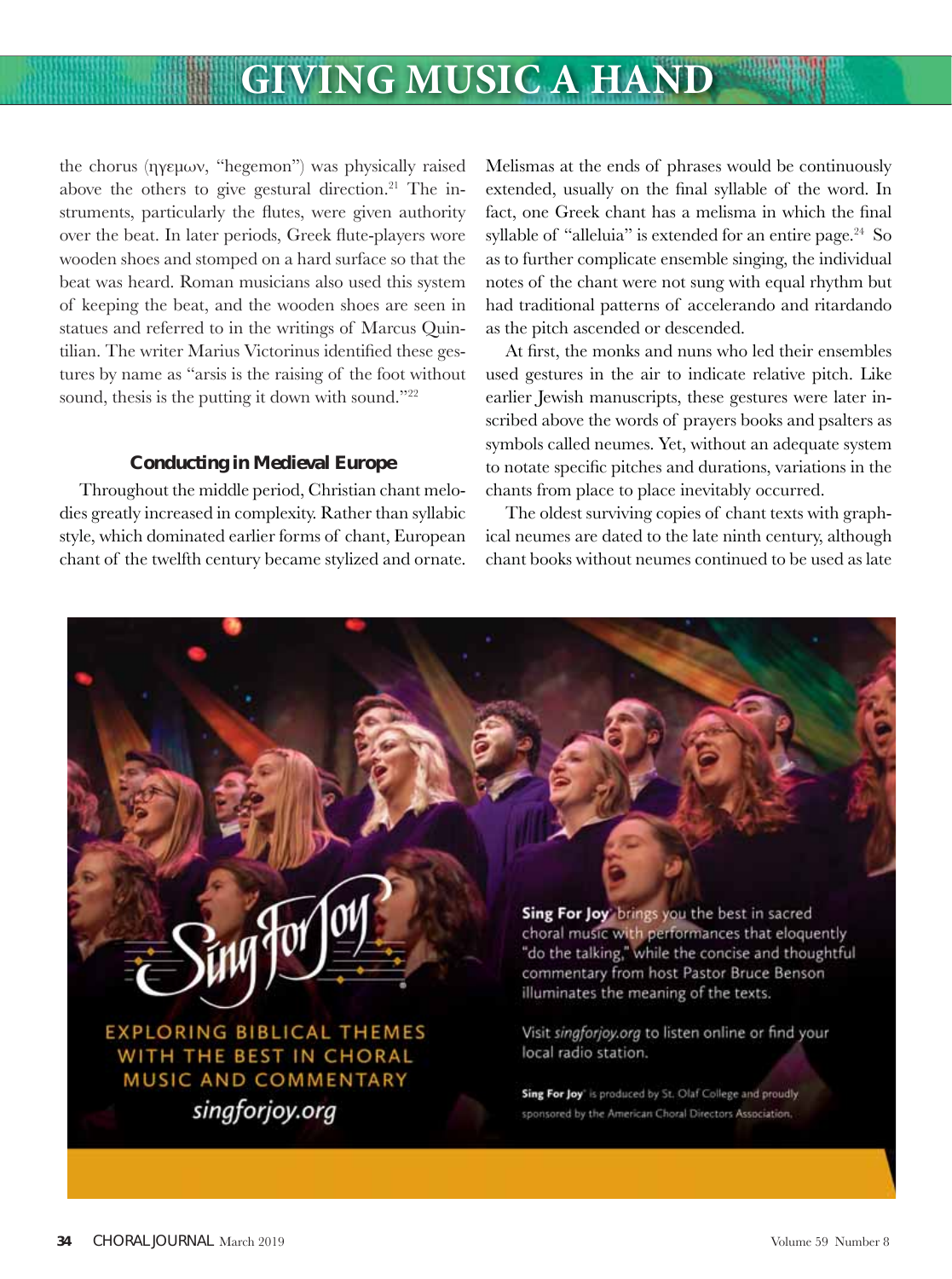### **Conducting History in Practice and Pedagogy**

as the early tenth century. These early chant books were too small to be useful during performance, however, so they were likely used more as an occasional reference. As a result, the conductor acted as an interpreter of the neumes to establish consistency in the melody.25 William Wallace cited John Cotton, a writer from the eleventh or twelfth century, who described the tremendous challenges in performing music without standardization:

So, it comes to this, that someone sings the neume up or down at his own sweet will, and when you are at your minor third or your fourth, the next man is singing a major third or a fifth, and if a third man comes in he puts the others out… So, the long and the short of it is that you won't get three people to sing together, far less a thousand.<sup>26</sup>

As the demands on church musicians grew, these musicians "re-discovered" techniques of musical communication used by neighboring Greek Christian communities. Wallace cited a Codex from the eleventh century, which referenced a form of musical direction known as "cheironomy,"27 derived from Greek word χείρ ("cheir," hand). Similarly, Gerson-Kiwi described a twelfth-century monk from Monte Cassino as the "conductor" in a Greek monastery in southern Italy.<sup>28</sup> In this community, the leader, or *cheironomica,* held a bishop's or abbot's staff in the left hand to indicate authority while at the same time indicating the neumes with the right.<sup>29</sup> Today, Roman Catholic monks in Monte Cassino protect the oldest-known Gregorian-style neumic manuscripts and still lead songs using cheironomic gestures.30

European musicians were inspired by Greek and Roman influences, but their conducting practices were not identical. Cheironomy, as practiced by Egyptian, Hebrew, and Byzantine communities, was the explicit transmission of specific musical intervals, not a system of communicating musical expressivity. European cheironomic gestures by contrast indicated rhythm and melodic contour, not specific intervals. Therefore, the prevailing cheironomic practice of the Gregorian style must be perceived as a significant departure from its Middle Eastern roots.

In a manuscript dated 1274 by writer Elias Salomon,

Wallace found examples of the gradual evolution of European cheironomic gestures. The first referenced Guido of Arezzo's "Harmonic Hand": "having a mental image of the diagram on the palm of the left hand, we mark the pauses with the right, we indicate the 'points' with the finger and little stick."<sup>31</sup> The reference to the "little stick" is significant here as a potential precursor to the modern baton. This new system provided the monks a means for specifying exact pitch, a practice that several hundred years later was adapted into solfeggio hand signs. Wallace's second quote from Salomon showed the importance of leadership in the performance of Gregorian chant:

Likewise, be it noted that in the case of four singers equally good, they should be led by one… and he should mark all pauses… and start again after them… Similarly, if the rector does not sing in the quartet, he is to arrange the others in order, and indicate the pauses with his own hand above the book, while he frankly prompts them. 32

European monastic cheironomists borrowed and adapted the classical ideas of *arsis* and *thesis* from the Greek time-keeping practice. Rather than an upward foot motion used by the ancient Greeks, *arsis* became associated with a rhythmic motion forward. Conversely, *thesis* became a movement toward rest rather than a downward motion of the foot.<sup>33</sup> Modern chant performance represents a synthesis of these melodic and rhythmic tendencies with both *arsis* and *thesis*—upward melodic motion quickens while downward melodic motion slows.<sup>34</sup>

### **Conducting in the Baroque and Classical Periods**

The evolution of the archetypal orchestral conductor, and the subsequent universalization of the baton, happened out of necessity during the seventeenth and eighteenth centuries. As the number of performers in the ensemble increased, so did the challenge of maintaining uniform tempo. By the end of the seventeenth century, composers were indicating dynamic and phrase mark-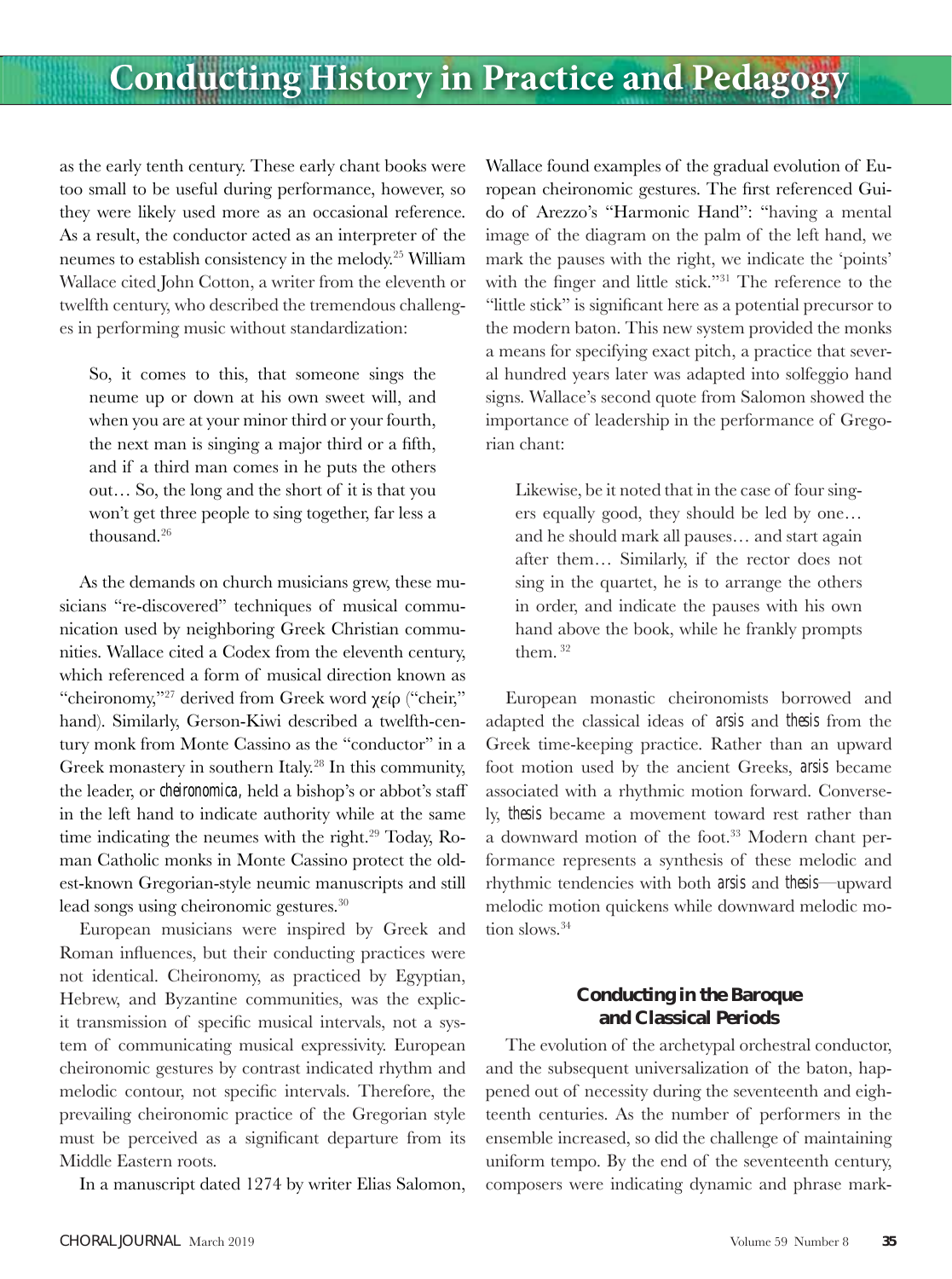ings, utilizing paired voicings across the ensemble, and even implementing extended playing techniques. As a result, more complex and subtle compositional techniques increased the need for some form of leadership.

Early attempts at conducting large ensembles were not well received, and conducting became a source of controversy in musical circles in Europe. During the late Renaissance, some conductors had become quite histrionic in their gestures, as noted by the fifteenth-century text *Philomates de Nova Domo Musicorum*:

There are those for whom it is a custom to direct songs with base gestures, thinking that they know outstanding customs and the exquisite condition of singers. Certain directors moderate the measure with both hands spread apart, at fighting distance, just as when in a lawsuit one of the two people is not able to jump upon the hair of the other with his fingernails, he threatens a lethal contest with his twofold palms unarmed and extended. Also I have seen many signifying the measure by stamping their foot, like a horse that has eaten enough strikes the turf of green grass and salaciously leaps about. Many imitate a vegetable while directing neumes, like the one who sings like a swan with his neck tilted back, or that one accustomed to squat down while singing.<sup>35</sup>

As a response to these excesses in conducting style, Zacconni commanded at the turn of the seventeenth century that the conducting beat be "steady and straightforward," with only an up and down motion,<sup>36</sup> suggesting a philosophical return to *arsis* and *thesis.*

Throughout the sixteenth and seventeenth centuries, many *Kapellmeisters* ("chapel masters") in Germany had taken to literally "beating time" by banging a stick against a wooden surface or by foot stomping, not unlike Greek and Roman traditions. This form of conducting could obviously be noisy and distracting and was therefore never universally accepted. Jean Jaques Rousseau, in his *Dictionnaire de musique,* stated that French opera directors audibly beat time constantly, "compared to a woodcutter felling a tree."37 Stephanus Vanneus, as early as 1533, insisted that the beat could be indicated

silently, without any "sounded instrument."<sup>38</sup> Audible conducting could even be dangerous. One well-known story involved Jean-Baptiste Lully, the famous French composer, who often conducted using a very heavy stick that he beat against the ground. After a misplaced beat badly injured the conductor's foot, he subsequently developed a case of gangrene from which he eventually succumbed.39

Although not well documented, women participated in performance and leadership of musical ensembles throughout the sixteenth and seventeenth centuries. The separation of religious communities by gender had required nuns through the middle ages to have substantial roles in the development and leadership of music ensembles, such as the now well-known composer Hildegard von Bingen. During the Baroque and Classical periods, women of the court such as the Duchess of Alfonzo were known widely for their superb musical tastes. The Duchess conducted the *Concerto delle donne,* a chamber music ensemble composed entirely of women founded in Ferraro in the late sixteenth century. Wallace asserted that their performance practice foreshadowed modern practices, such that the performers entered and exited the performance in strict silence and the Duchess conducted using a long, polished baton.<sup>40</sup>

During the eighteenth century, church music in Germany continued to be conducted in the traditional way by a *Kapellmeister.* Opera, however, moved toward a "two director system," in which the first violin gave the mood and musicality to the ensemble while the keyboardist kept time and indicated entrances and cut-offs to the choir. In fact, by the end of the eighteenth century, the "conductor"—the person keeping the beat was almost always at the keyboard, $41$  a practice that continues in many churches to the present time.<sup>42</sup>

Wallace argued that the rise of the baton correlated with the decline in prominence of the harpsichord as the central feature of performance.<sup>43</sup> Mauceri inferred another relationship between the development of music notation and conducting gesture according to the needs of the ensemble. At first, the conductor was only provided with a reduction rather than the full score. In time, however, it became important for the conductor to know what each part was doing independently.

Early players used subtle gestures like head nods,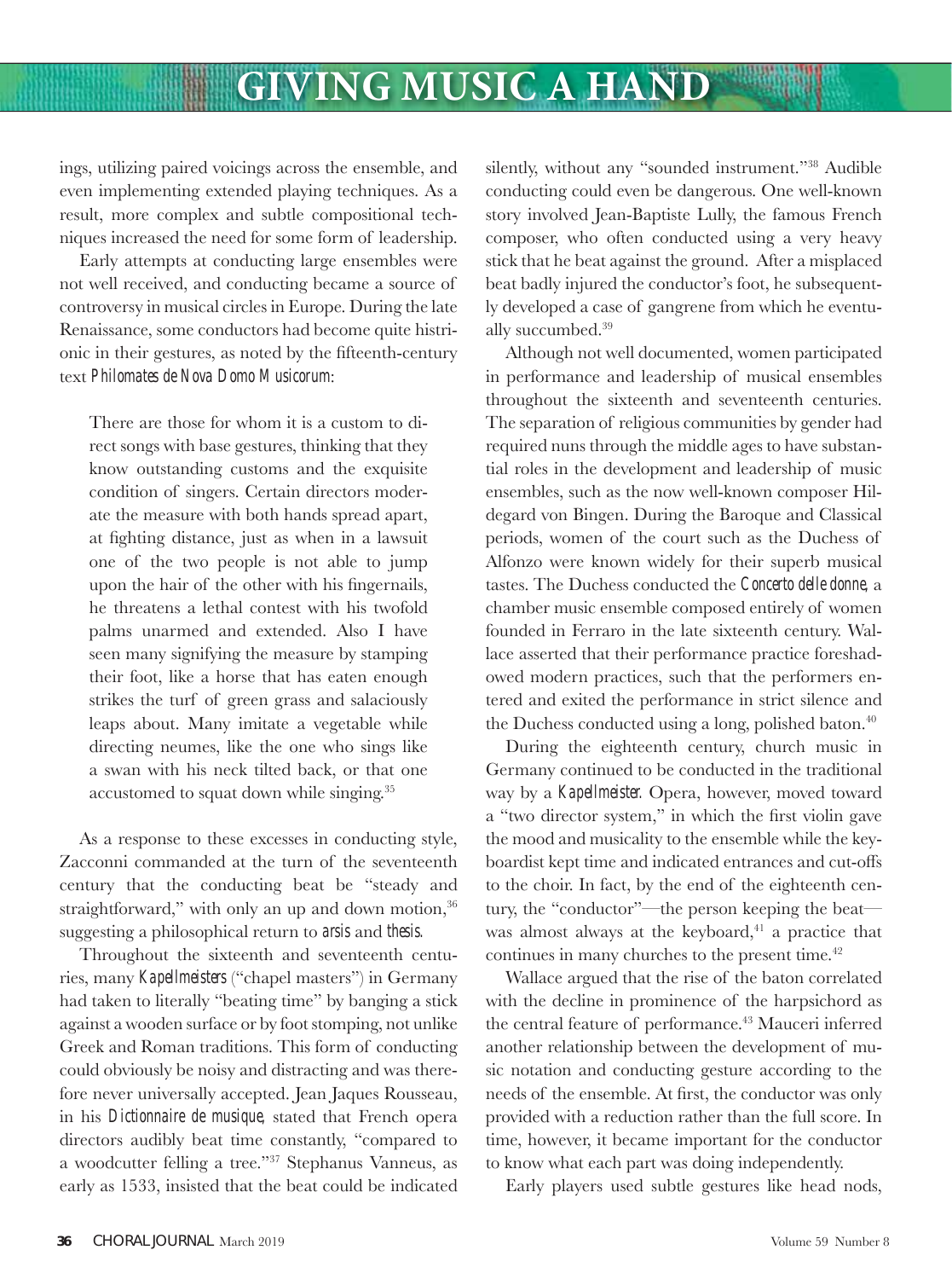eye contact, and other physical gestures during performance. As the ensembles swelled in size, these methods of communication became increasingly frustrated.<sup>44</sup> Initially, the responsibility for "conducting" went to the first violinists who led the ensemble through bowing gesture or stopping playing altogether and waving the bow like a baton. Indeed, in 1778, Mozart became so frustrated by a bad rehearsal in Paris that he threatened to take the bow and conduct the ensemble himself.<sup>45</sup>

In French opera of the eighteenth century, there was a different approach to the leadership of the ensemble. After an orchestra reached a certain size, neither the violinist nor the keyboardist was enough to keep the ensemble together, and a separate conductor become necessary. Rather than abandoning the principle of "beating time," the *conducteur d'Opera* used a combination of audible tempo and waving either a stick or a rolled piece of paper.<sup>46</sup> Wallace suggests this transition toward more rigorous leadership also stemmed from a general lack of musical literacy, noting that between 1715 and 1724, not a single violinist in the French royal band could play music from sight.<sup>47</sup>

In 1739, Johann Mattheson published the first text specific to leading an ensemble—*Der Volkommene Cappelmeister* ("The Complete Conductor"). Mattheson's work focused on the conductor as a composer, arranger, and singing teacher, and especially emphasized the importance of good rehearsal methods over gesture.<sup>48</sup> Mattheson described the ideal conductor as "a broadly educated artist…knowledgeable in literature, poetry, painting, philosophy, and languages as in the various realms of music…"49

Yet, the practice of conducting as a discipline separate from instrument performance developed inconsistently. In 1784, Dr. Charles Burney recounted a story describing a performance of the Handel society that was the "first instance of a band of such magnitude being assembled together…without the assistance of a 'manuductor."<sup>50</sup> French observers of the time, accustomed to the time-beating of conductors like Lully, must have been amazed that such a large ensemble could be kept together without a visible or audible leader.

Early critics of conductors, especially those who used baton, considered the practice too mechanical and distracting from the performance. In 1807, Weber de-

cried its use: "I know of no more bootless strife…than that of the baton."51 Later that same century, Pohlenz attempted to conduct the first movement of the Choral Symphony using his trademark blue baton but was promptly ordered to sit by a double bass player. He did not rise again to conduct until the choral movement.<sup>52</sup> Even into the nineteenth century, musicians such as Richard Hauptmann complained about the poor use of baton in leadership: "The cursed little white stick of wood always did annoy me, and when I see it domineering over the whole orchestra, music departs from me...when everything goes of its own accord, I am in quite another world."53

#### **The Modern Conductor**

The nineteenth and twentieth centuries witnessed the rise of the "superstar" performer, including, for the first time, famous conductors. Choral music apart from the orchestra had declined through the Baroque period, and while Classical composers utilized choruses, these voices functioned as instruments within larger instrumental ensembles. As a result, through the nineteenth century, the orchestra director became the eponymous conductor model. Furthermore, social trends such as the increasing acceptance of democracy and rapid swelling of the middle class during the nineteenth century stimulated these changes. As musicians moved away from the patronage systems that had controlled European formal music in the Baroque and Classical periods, nineteenth-century musicians relied more heavily on name recognition and public popularity to make a living, and conductors of large ensembles like orchestras were more easily recognizable.

The move toward professional orchestral conductors evoked strong disagreement regarding the function of the position. David Charlton described this philosophical disagreement pointedly:

On one hand there seems to have been strong appreciation of fine results achievable under dual control of violin and keyboard, as in Italian opera. Old-fashioned church practices, with foot-stamping and arm-waving, were reviled. On the other hand, there were 'Roman-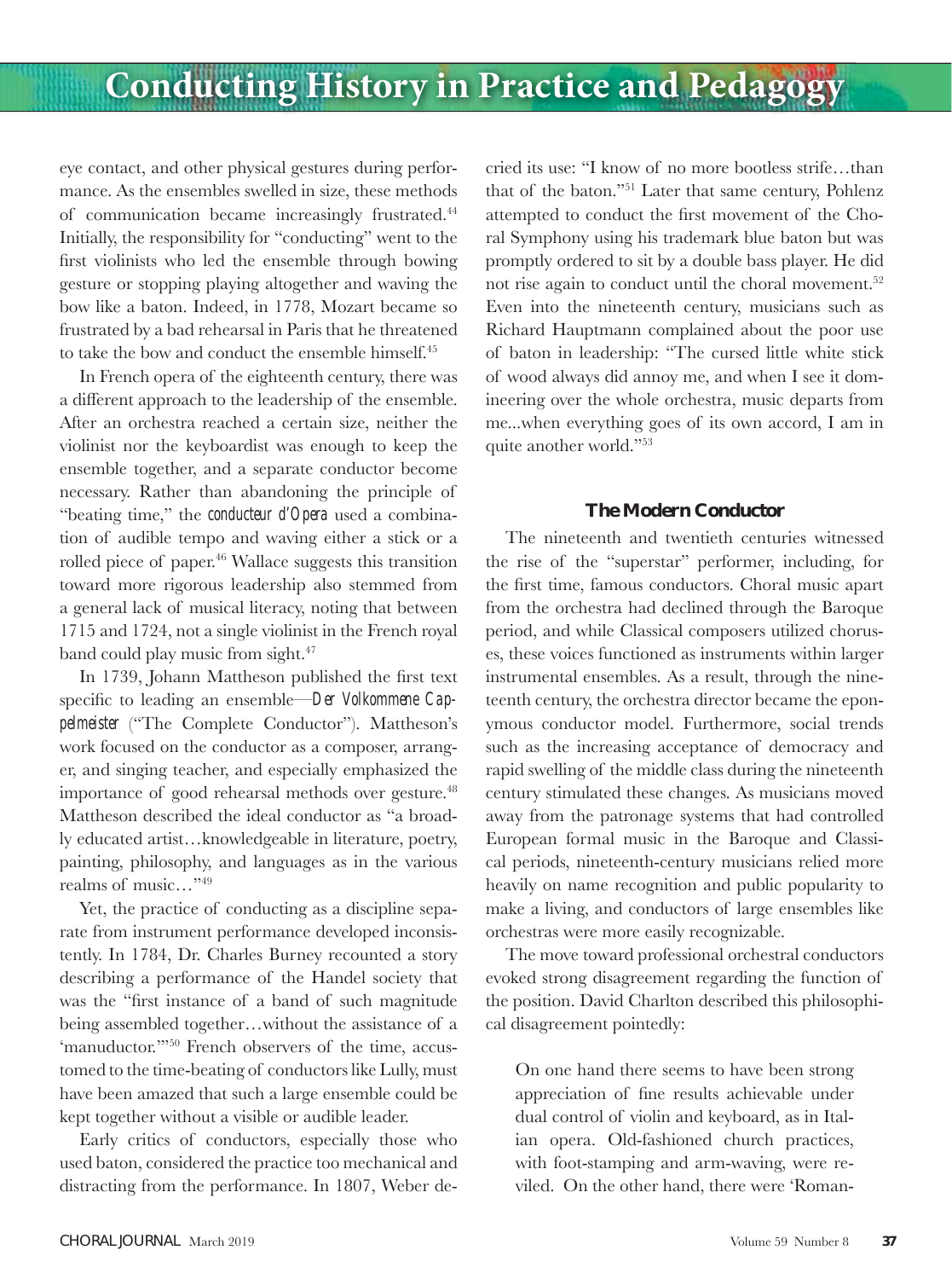### **GIVING MUSIC A HAND**

tic' straws in the wind: strong personalities who directed without instrument…54

Conductors have had a long history of "strong personalities" indeed. Lully was known to smash a violin in anger during bad rehearsals, after which he paid for its damage. Handel permitted no interruptions during his rehearsals. Gluck's reputation described him as a tyrant who became enraged at any mistakes. Orchestral conductors in the Romantic era appear to have continued this tradition. Berlioz, for example, was known for leaping in the air, hiding under the conducting podium, and thrusting at and threatening the players during performances.<sup>55</sup>

Technical innovations in gesture, particularly among orchestral conductors, became more widely adopted and standardized in Europe through the nineteenth century. The baton had been universally accepted in continental Europe for conducting orchestras by the late eighteenth century and was introduced into England no later than 1820, possibly by Louis Spohr.<sup>56</sup> The increasing size of the orchestra and the increasing expressive demands of the composers required ever-increasing podium leadership. Among the greatest examples of this shift in conducting expressivity were Felix Mendelssohn, Hector Berlioz, and Richard Wagner.<sup>57</sup> The pinnacle of this spectacle was the performance of Mahler's Symphony no. 8 in 1910, conducted by Stokowski, familiarly nicknamed the "Symphony of a Thousand."58

### **The "Renaissance" of Choral Conducting**

Alongside the orchestral conductor, the professional choral conductor also rose to prominence around the end of the nineteenth century. Before this time, in both America and Europe, the public preferred the large oratorios of Handel or Haydn performed by large, well-respected choral societies. Other choral compositions were rarely held in high regard, and glee clubs and high school choirs were viewed as educational tools rather than outlets for serious music. 59

During World War I, however, Americans became exposed to new music through military choruses and bands, as well as popular touring choirs. In the 1920s, the demand for music education in the United States spurred the establishment of several now world-renowned institutions such as the Eastman School of Music, Julliard School of Music, Curtis Institute of Music, and Westminster Choir College. American high schools and liberal arts colleges formed more formal unaccom-

### As<br>
so<br>
co **As choral music became a greater source of entertainment, choral conductors rose to prominence.**

panied choirs to raise the level and stature of choral music, transforming it from a leisure hobby to a professional pursuit. Palmer Christian observed that in 1924, "the old-fashioned 'glee club' is increasingly discarding the sweater-corduroy-pants-brogue type of progress in favor of the long-tails-white-tie-patent-leather-shoes of dignified and compelling choral music."<sup>60</sup> By the 1920s, the demand for skilled choral conductors had grown so great that New York University and Northwestern University offered courses focused specifically on choral conducting.

During the 1930s, the Great Depression brought about a greater public demand for acapella choral music facilitated by the invention of the radio and fueled by a demand for cheap entertainment. As choral music became a greater source of entertainment, choral conductors rose to prominence. Ensembles conducted by Norman Luboff and Neil Kjos became known for excellence, and their compositions and arrangements are still widely performed today. Robert Shaw, a monumentally influential choral conductor who passed away in 1999, remains a household name to this day.<sup>61</sup> Indeed, the conductors of the mid-twentieth century continue to have considerable influence on the conducting styles of American choral conductors, decades after their careers have ended.

No comprehensive list of impactful choral conductors in the twentieth century has so far been published, but Christopher Smith's 2016 DMA dissertation outlined the conducting philosophies of several influential choral conductors who had substantial impacts on the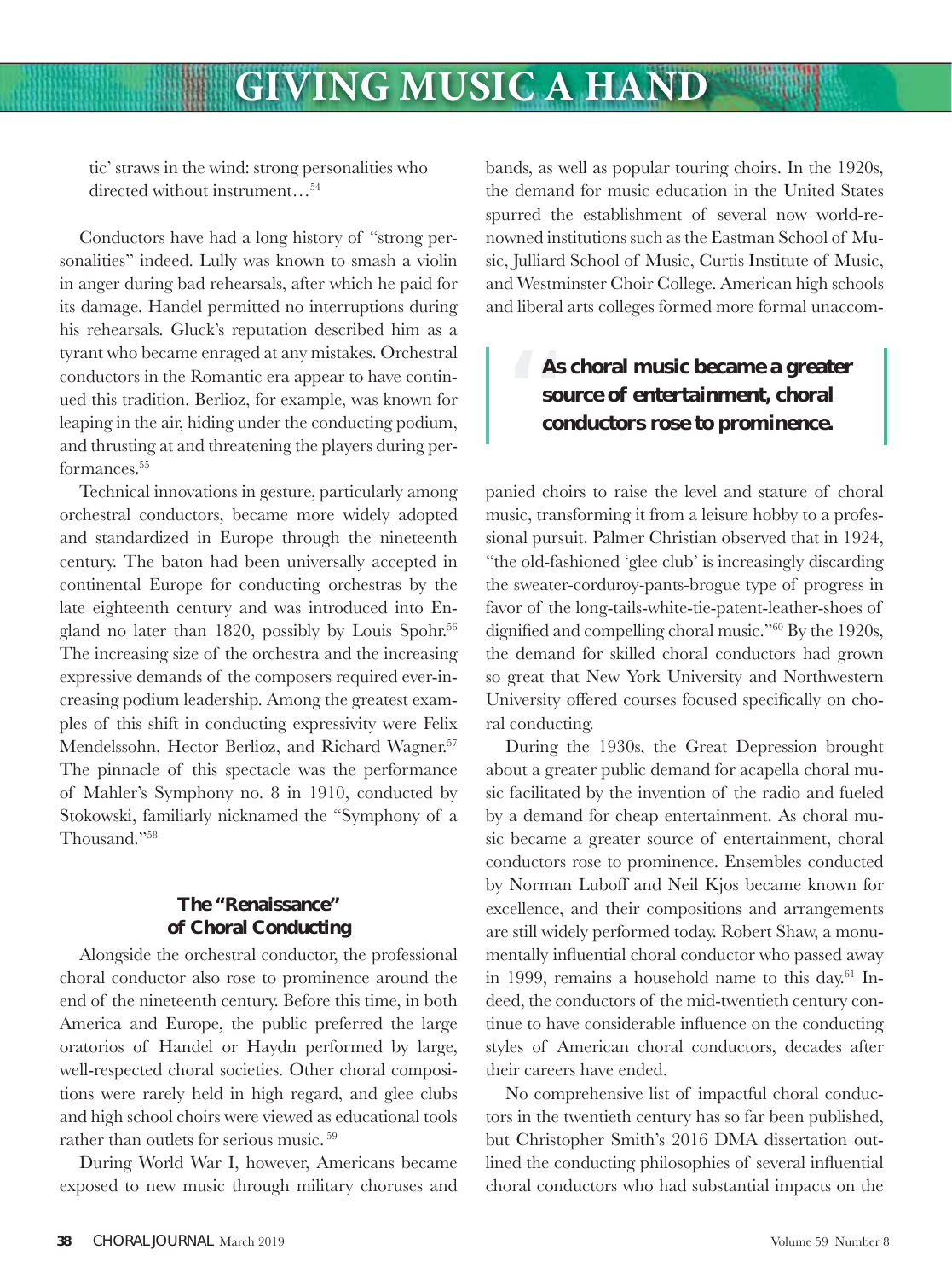art.62 Frieder Bernius stated that conducting gestures should be unique to each conductor to engage higher-order thinking with conducting students. Bernius specifically recommended resisting beating time as a teaching method and instead focus on compelling gestures. Stephen Cleobury recommended a more organized instructional system for the teaching of conducting and also argued for individualized gestures. Weston Noble asserted that the ensemble members themselves must be trained to recognize and correctly interpret the gestures of the conductor. Robert Shaw believed that orchestra conducting made his gesture more universally recognizable in terms of pattern and therefore more communicative.<sup>63</sup>

Modern ensembles have approached the issue of musical leadership in different ways. In 1836, Robert Schumann commented that "a good orchestra… needs to be conducted only at the start and at changes in tempo. For the rest, the conductor can quietly stand at the podium…waiting until his direction is again required."64 Most large ensembles like orchestras and oratorio societies typically opt to give the conductor absolute artistic control. Even so, some ensembles have demonstrated that complicated music can be successfully and artistically performed without a conductor.

In the middle of the last century, the Symphony of the Air (formerly the NBC Orchestra) performed without a conductor after the retirement of the renowned Arturo Toscanini.65 Contemporary reviewers were impressed at the orchestra's ability to retain a high level of musicianship,66 although the orchestra returned to a traditional conductor-leader less than a year later. Today, some orchestral ensembles choose to perform without a conductor as a way to enhance the collaborative nature of group music making. The Orpheus Ensemble, for example, has operated and performed without a dedicated conductor since 1972.<sup>67</sup> Likewise, professional choral ensembles like Chanticleer and Cantus perform almost exclusively without conductors, relying instead on rigorous rehearsals and considerable musicianship on the part of the singers to maintain a cohesive ensemble.

### **The Value of Historical Context on Pedagogy**

Every aspect of music may have evolved from its origins—harmony, melody, instrumentation, and even the complete exclusion of humans from music making through technology. Certain characteristics of musicianship, however, have never changed, like the drive for artistic excellence and the intrinsic value of music.<sup>68</sup> A comprehensive study of conducting history champions the belief that the only true judge of a conductor is the quality of the ensemble's performance. Whatever techniques are the most effective for accomplishing this goal are the most appropriate for that circumstance.

Philosophically, choral conducting students should understand the similarities and differences between "directors" (*dirigieren* or *conducteur*) and "conductors" (*tacitieren* or *maître d'orchestre*).<sup>69</sup> Charlton specifically argued that using the phrase "conducting" without consideration for time period produces inaccurate assumptions about the specific performance practices involved.<sup>70</sup> Without question, every ensemble benefits from direction, whether dictated by an individual or established through collaboration; but not every performance of an ensemble requires someone waving their hands. Each group music-making circumstance is unique, and students should learn a variety of gestural and non-gestural skills to suitably lead ensembles in a variety of contexts.

Certainly, physical coordination is an essential element of conducting, such as the skills outlined by Nicolai Malko and demonstrated brilliantly by Elizabeth Green's 1981 conducting exercise demonstration.<sup>71</sup> Yet, conducting pedagogues could allow the history of conducting to inform a developmentally sequenced lesson design rather than focusing exclusively on discrete gestural exercises. The development of gesture occurred organically motivated only by the increasing demands of larger, more complex ensembles. Instructors could experiment with a historically informed, wholistic pedagogy beginning with expressivity through pre-metric gesture and non-conducted performance. Then, as the course progresses, instructors could incorporate more complex conducting gestures, such as metric patterns, as they are needed due to increasingly demanding repertoire being studied.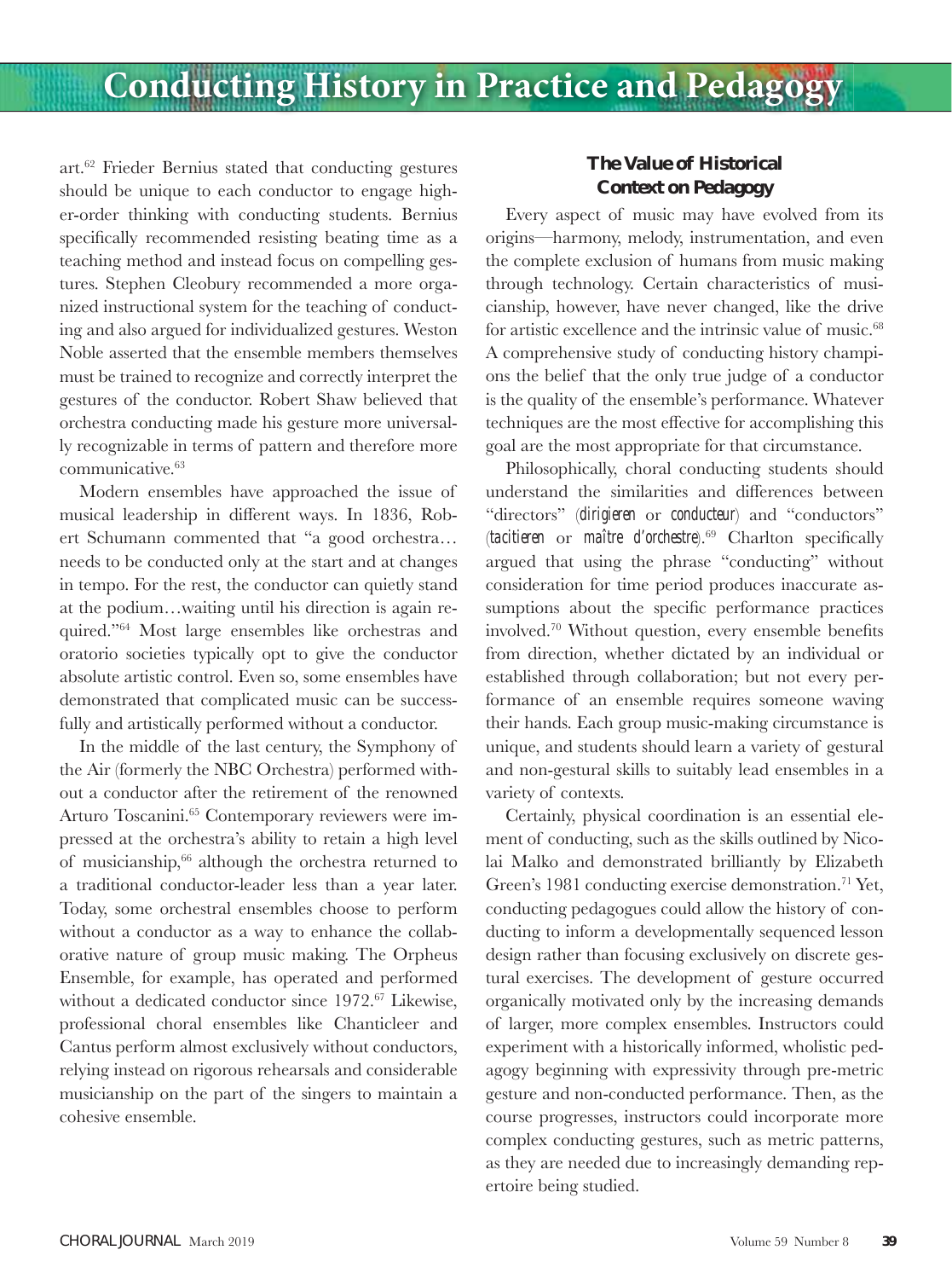The specific repertoire of each historical period could be used as a framework for studying the repertoire of gesture concurrent with performance practice. The cheironomic techniques of the Middle Ages practiced through Gregorian chant repertoire teach expressivity, fluidity, and the importance of text stress. Baroque performance practice demands a variety of conducted and non-conducted directorial methods, including directing from the piano—an essential skill for all conductors, but especially future K-12 educators. Literature of the Classical period requires strictly disciplined tempi and understanding of form, but by focusing on expressivity early in the process, new conductors will hopefully incorporate fluidity and nuance into these more rigid structures. Finally, the modern period offers a wide range of potential repertoire requiring the widest range of gestures, often fluctuating rapidly between two or more or even abandoning traditional performance altogether such as when conducting aleatory.

The overall scholarship of choral conducting history is, by any reasonable measure, woefully lacking both in breadth and authority, and no single article can possibly provide the complete story. More research into this area must be done. Furthermore, conducting textbooks should include historical examples that demonstrate the technical principles being taught. Not only can young conductors learn a great deal from the historical basis for gestural techniques, but conducting scholars have a professional obligation to situate current practice within a historical context.

Studying primary sources about conducting may encourage a more scholarly approach to our discipline overall, and conductors-in-training should read primary sources written by great conductors whenever relevant. Nearly every notable orchestral conductor of the nineteenth century, such as Wagner, wrote a treatise on conducting. The depth of musical understanding that these masters convey is useful to any conductor, regardless of discipline, and their words of wisdom remain profoundly relevant today.

Throughout history, scholars have stressed the need for conductors to be a "jack-of-all-trades." As Mattheson recognized three centuries ago, the interpretation of music requires knowledge of political and social history, performance practice, visual art, architecture, and

philosophy.72 Today, the National Association of Music Schools (NASM) accreditation guidelines require conducting students to have detailed knowledge not just of beat patterns but of the basic literature of each historical performance period and ensemble type.73 Both history and modern practice reminds us that undergraduate conductors require comprehensive instruction beyond just the technical aspects of hand-waving.

#### **Conclusion**

Modern music continues to become increasingly complex both technically and expressively, requiring ever more sophisticated conducting techniques. Simultaneously, choral ensembles are performing increasingly diverse material demanding a wide range of conducting techniques leadership styles. Teaching our students merely the technical basics of gesture and focusing on meter patterns leaves them without the necessary adaptive skills to address future challenges. The study of conducting's history provides insight into the historical development of gestures and may therefore guide students in development of new gestures to address new challenges in the years to come. By utilizing a scholarly approach to learning in our conducting classrooms, we can produce scholarly conductors capable not just of imitation but innovation for the future of our proud and ancient art.  $\Box$ 

#### Acknowledgements

The author would like to thank Dr. Joan Titus and Stacey Garrepy for their expertise and guidance while writing this article.

### NOTES

- <sup>1</sup> Edith Gerson-Kiwi and David Hiley, "Cheironomy," Oxford Music Online: Grove Music Online, 2001, https://doi.org/10.1093/gmo/9781561592630. article.05510.
- 2 John Curwen developed a system of tonic sol-fa hand gestures in the mid-nineteenth century that correspond to the Italian *solfeggio* syllables originally created by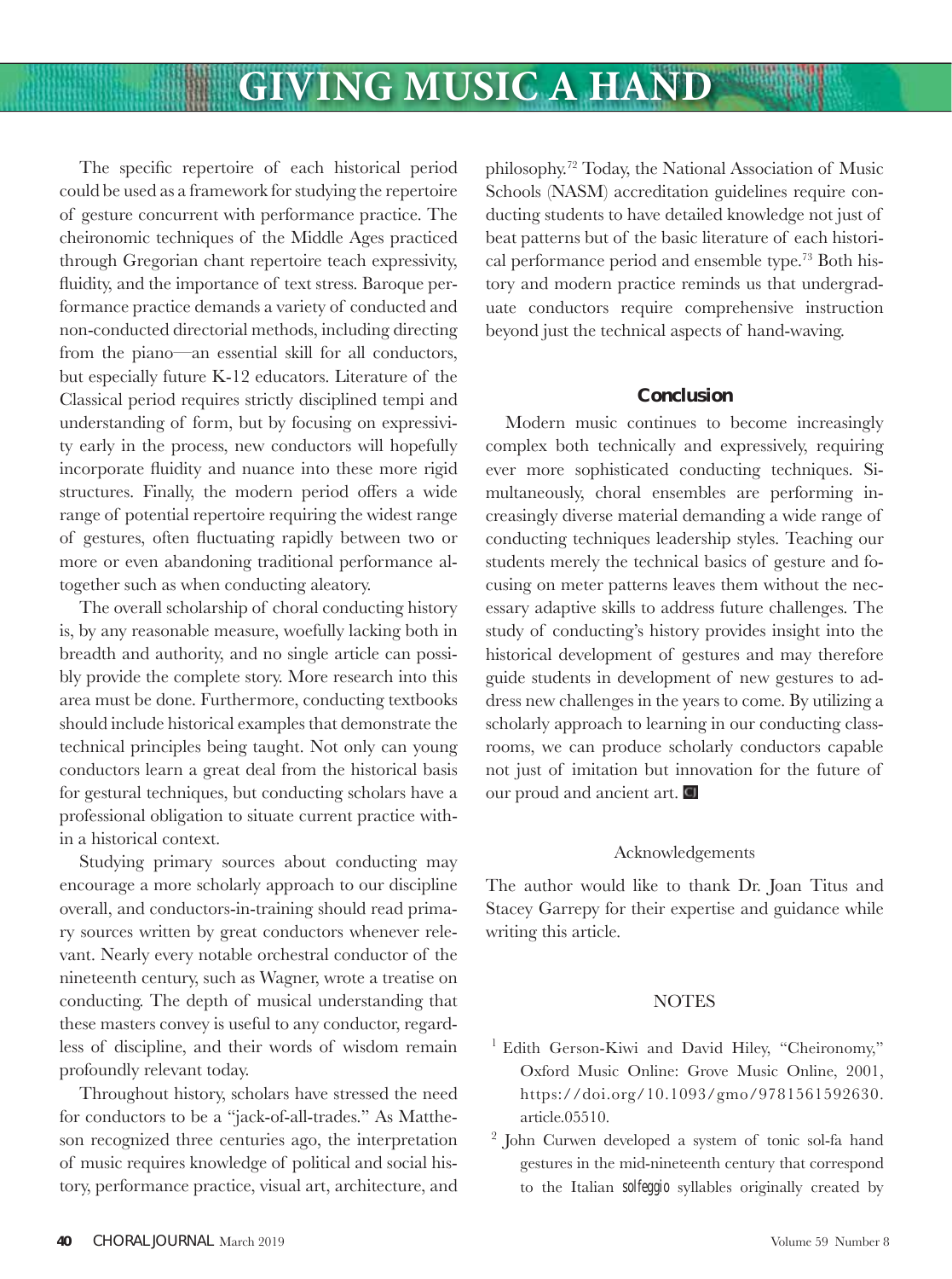Guido d'Arezzo.

- 3 Timothy John Benge, "Movements Utilized by Conductors in the Stimulation of Expression and Musicianship" (DMA diss., University of Southern California, 1996), 3.
- 4 Harold Decker and Julius Herford, *Choral Conducting*  Symposium. 2nd Ed. (Englewood Cliffs, N.J.: Prentice Hall, 1988), 123.
- 5 Wilhelm Ehmann, *Choral Directing,* trans. George Webb (Minneapolis, MN: Augsberg Publishing House, 1968), 110-111.
- 6 Scot Hanna-Weir, "Developing a Personal Pedagogy of Conducting" (DMA dissertation., University of Maryland, College Park, 2013), 92.
- 7 Ibid., 13-14.
- 8 John Hart, "The Status of Music Education Conducting Curricula, Practices, and Values," *Journal of Music Teacher Education* (2018): 1–15, https://doi. org/10.1177/1057083718783464.
- 9 Karl Gerkhens, *Essentials in Conducting* (Boston: Oliver Ditson Company, 1951).
- 10 William Finn, *The Art of the Choral Conductor, Volume II* (Evanston, IL: Summy-Birchard Publishing Company, 1960), 2.
- 11 Robert Demaree and Don Moses, *The Complete Conductor: A Comprehensive Resource for the Professional Conductor of the Twenty-First Century* (Englewood Cliffs, NJ: Prentice Hall, 1995), 3.
- <sup>12</sup> Charles W. Chapman, "Conducting Gregorian Chant," *Choral Journal* 36, no. 10 (May 2010): 28-29.
- 13 William Wallace's series "The Conductor and His Fore-Runners" ran between seven issues of *The Musical Times*  between 1923-1924 and traces the history of choral conducting from ancient Egypt until that date. All seven installments are cited in the current article.
- 14 Hans Hickmann, 45 *siecles de musicque dans l'Egypte ancienne: A travers la sculpture, la peinture, l'instrument* (Paris: Editions Richard-Masse, 1956), 7-8, translated by the author.
- <sup>15</sup> Gerson-Kiwi and Hiley, "Cheironomy."
- 16 Hickmann, 45 *siecles,* 5.
- <sup>17</sup> Louis W. G. Barton, "The Culture of Medieval Music Calligraphy: Historical Background of Neume Notation," (The Neume Notation Project, 2003), http:// scribeserver.com/medieval/history.htm.
- 18 David C. Mitchell, "Resinging the Temple Psalmody," *Journal for the Study of the Old Testament*

36, no. 3 (March 2012): 355–78, https://doi. org/10.1177/0309089212437995.

- 19 Saul Levin, "The Traditional Chironomy of the Hebrew Scriptures," *Journal of Biblical Literature* 87, no. 1 (1968): 59–70, https://doi.org/10.2307/3263422.
- 20 Hickmann, 45 *siecles,* 11.
- <sup>21</sup> William Wallace, "The Conductor and His Fore-Runners. I. The Beat in Classical and Post-Classical Times," *The Musical Times* 64, no. 967 (September 1, 1923): 611, https://doi.org/10.2307/913728.

- 23 Hans Hickmann, "Un Zikr Dans Le Mastaba de Debhen, Guîzah (IVème Dynastie)," *Journal of the International Folk Music Council* 9 (1957): 59, https://doi. org/10.2307/834982.
- <sup>24</sup> William Wallace, "The Conductor and His Fore-Runners. III. The Evolution of Ecclesiastical Rhythms," *The Musical Times* 64, no. 969 (November 1, 1923): 758, https://doi.org/10.2307/911529.
- 25 Helmut Hucke, "Toward a New Historical View of Gregorian Chant," *Journal of the American Musicological Society* 33, no. 3 (1980): 437–67, https://doi. org/10.2307/831302.
- 26 William Wallace, "The Conductor and His Fore-Runners. II. The Beat in the Middle Ages," *The Musical Times* 64, no. 968 (October 1, 1923): 677, https://doi. org/10.2307/911487.
- <sup>27</sup> Wallace, "The Evolution of Ecclesiastical Rhythms," 759.
- 28 Gerson-Kiwi and Hiley, "Cheironomy."
- 29 Wallace, "The Evolution of Ecclesiastical Rhythms," 757- 758.
- 30 Angela Flynn (Director of Music and Liturgy, Immaculate Conception Catholic Church, Durham), in discussion with the author, July 16, 2018.
- <sup>31</sup> Wallace, "The Beat in the Middle Ages," 679.
- 32 Ibid., 679.
- 33 Luis T. Zuleta, "The Chironomy," Canticum Novum Schola Cantorum Bogotensis, 2002, http://interletras. com/canticum/Eng/Rhythm\_chironomy.htm.
- <sup>34</sup> Flynn, in discussion with the author.
- 35 Devin Iler, "Václav Philomathes' 'Musicorum Libri Quattuor' (1512): Translation, Commentary, and Contextualization" (Ph.D. dissertation, University of North Texas, 2015).
- 36 Ludovico Zacconni, Pratticca di Musica (Venice: 1593),

 $22$  Ibid., 612.